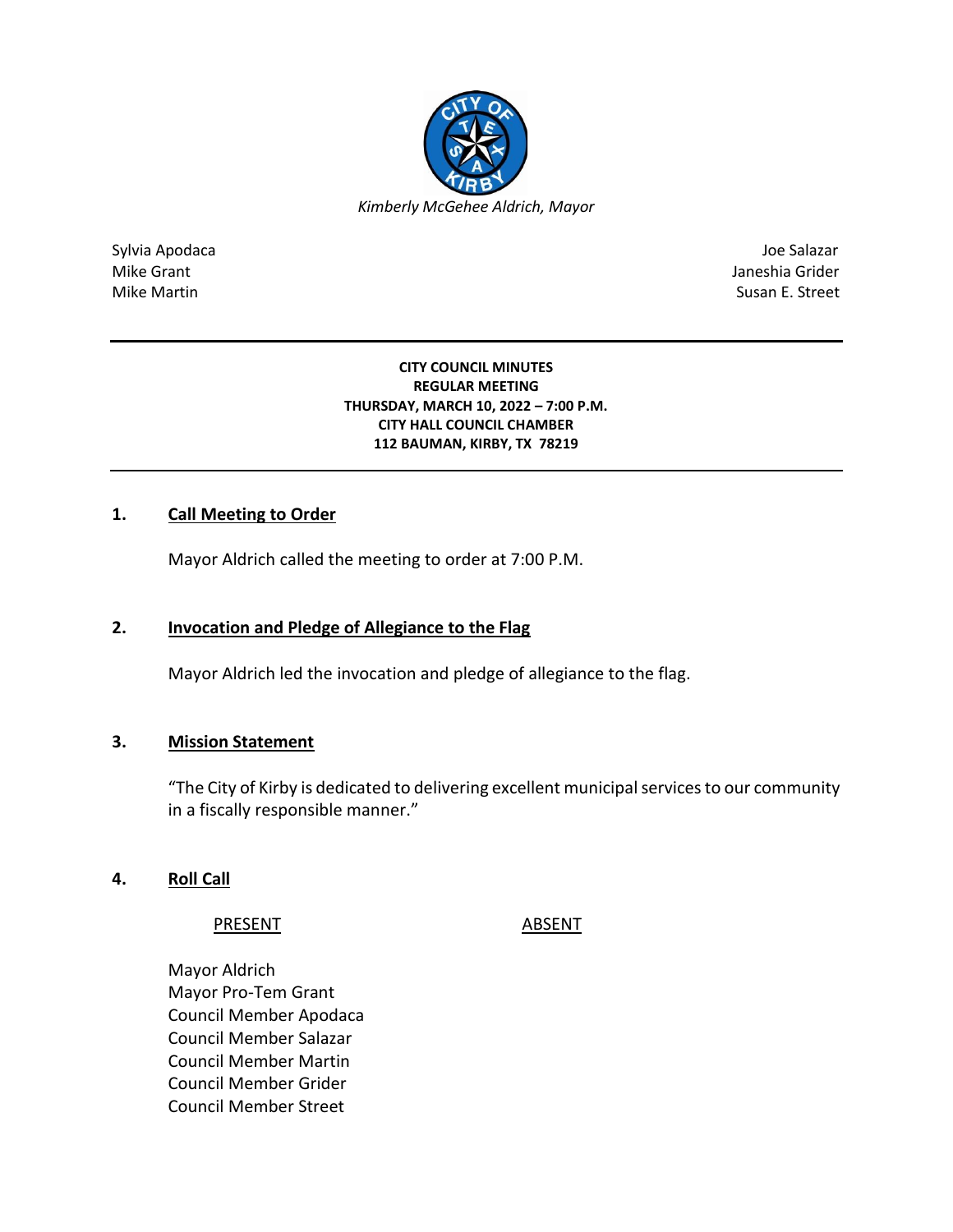## **5. Citizen Participation**

1. Jack Miller - He informed Council part of his remarks will be in English and the other in Spanish. He spoke about a statement that was made during a Council meeting and asked that the statement be rescinded.

Mr. Miller read his comments in Spanish and Chief Cardona translated. His comments pertained to the Texas Public Information Act.

## **6. Presentation**

## a. Introduction Of New City Employees

Michael Ives, Pubic Works Director, informed Council there is a new employee in the Parks Department: David Hernandez.

Roxanne Cardona, Police Chief, informed Council there are two new employees in Dispatch: Rafael Ferreras and Edward Tijerina.

#### **7. Consideration Of And Action On Minutes**

a. Regular Minutes - February 24, 2022

Council Member Apodaca moved to approve the minutes of February 24, 2022; seconded by Council Member Salazar. The motion carried with a 6-1 vote.

AYES: 6 ABSTAIN: 1 (Mayor Pro-Tem Grant)

## **8. General Discussion And Possible Action**

a. Discussion And Possible Action On Ordinance No. O-2022-909 Amending The Zoning Ordinance Of The City Of Kirby, Texas, To Grant Specific Use Permit #2022- 028 For Use Of The Property Located At CB 5941A BLK 2 LOT 6, Otherwise Known As 130 Edalyn St., Kirby, TX 78219, Which Is Zoned Commercial, Office And Retail (C-2) District To Be Used As A Single Family Dwelling. This Is The First Reading.

Mayor Aldrich recognized Jack Miller who signed up to speak on this item.

Mr. Miller spoke and said he has heard remarks from the community regarding this item and he will continue to look into this and will come back to the next Council meeting with his findings.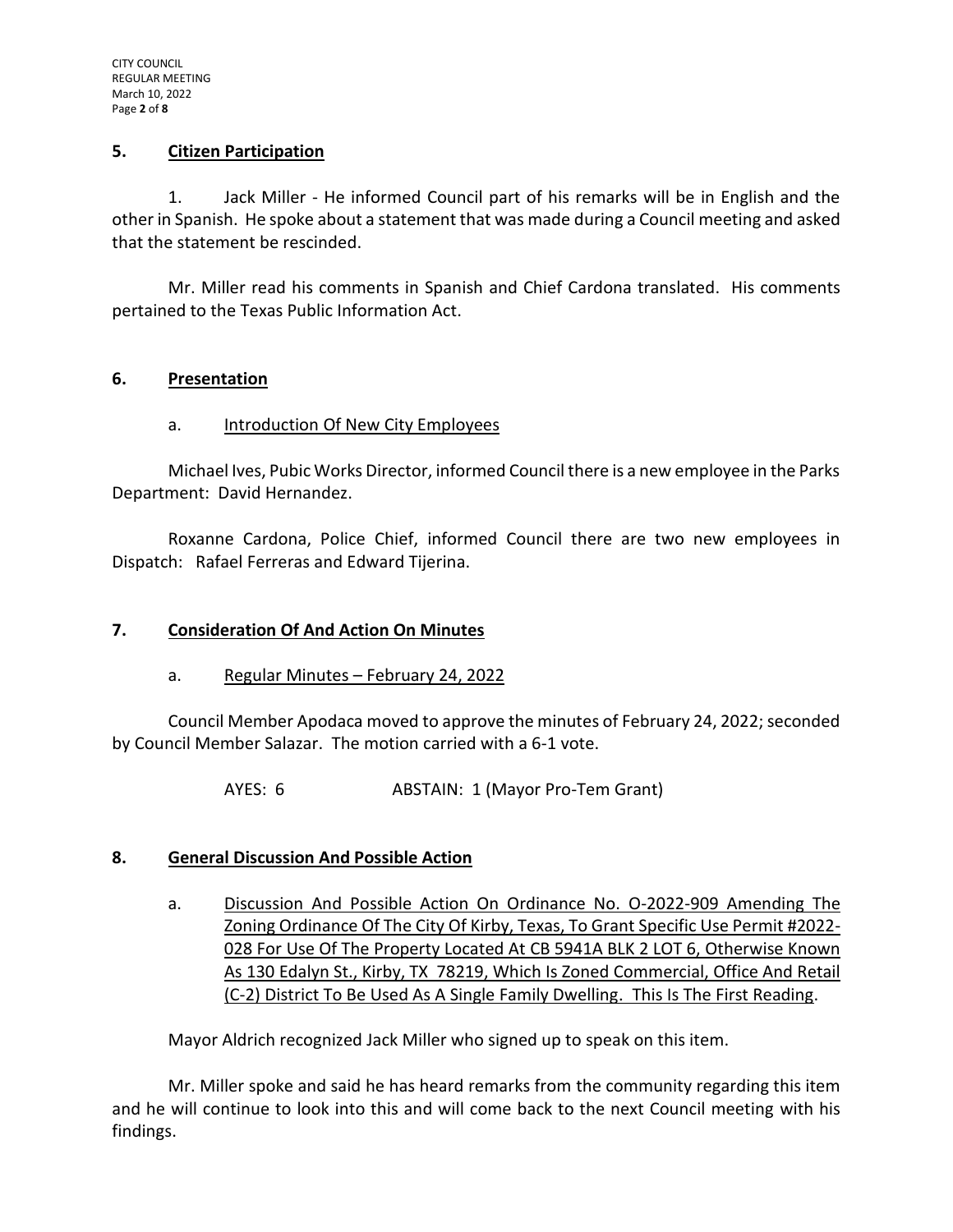Council Member Martin moved to adopt Ordinance No. O-2022-909 amending the Zoning Ordinance of the City of Kirby, Texas, to grant Specific Use Permit #2022-028 for use of the property located at CB 5941A BLK 2 LOT 6, otherwise known as 130 Edalyn St., Kirby, TX 78219, which is zoned Commercial, Office and Retail (C-2) District to be used as a Single Family Dwelling; seconded by Council Member Salazar. The motion carried with a 5-2 vote.

AYES: 5 NAYES: 2 (Mayor Pro-Tem Grant and Mayor Aldrich)

b. Discussion And Possible Action On Ordinance No. O-2022-910 Amending The Zoning Ordinance Of The City Of Kirby, Texas, To Grant Specific Use Permit #2022- 029 For Use Of The Property Located At CB 5941 BLK 1 LOT E 45 FT OF S 1/2 OF 5, Otherwise Known As 433 Edalyn, Kirby, TX 78219, Which Is Zoned Commercial, Office And Retail (C-2) District To Be Used As A Single Family Dwelling. This Is The First Reading.

Mayor Aldrich recognized Jack Miller who signed up to speak on this item.

Mr. Miller said he passes on speaking on this item.

Council discussed this request.

Council Member Martin moved to accept Ordinance No. O-2022-910 amending the Zoning Ordinance of the City of Kirby, Texas, to grant Specific Use Permit #2022-029 for use of the property located at CB 5941 BLK 1 LOT E 45 FT of S 1/2 of 5, otherwise known as 433 Edalyn, Kirby, TX 78219, which is zoned Commercial, Office and Retail (C-2) District to be used as a Single Family Dwelling; seconded by Council Member Salazar. The motion carried with a 5-2 vote.

AYES: 5 NAYES: 2 (Mayor Pro-Tem Grant and Mayor Aldrich)

c. Discussion And Possible Action On Ordinance No. O-2022-907 An Ordinance Amending The 2021-2022 Municipal Budget Of The City Of Kirby. This Is The Second Reading.

City Manager Vernon identified the revision to the amended budget. After our last Council meeting the City received the Worker's Comp invoice. This revision consolidated the Worker's Comp payment into one line item in the general operations budget in the General Fund instead of a line item per department. City Manager Vernon answered questions from Council.

Mayor Aldrich recognized Jack Miller who signed up to speak on this item.

Mr. Miller did not have any comments.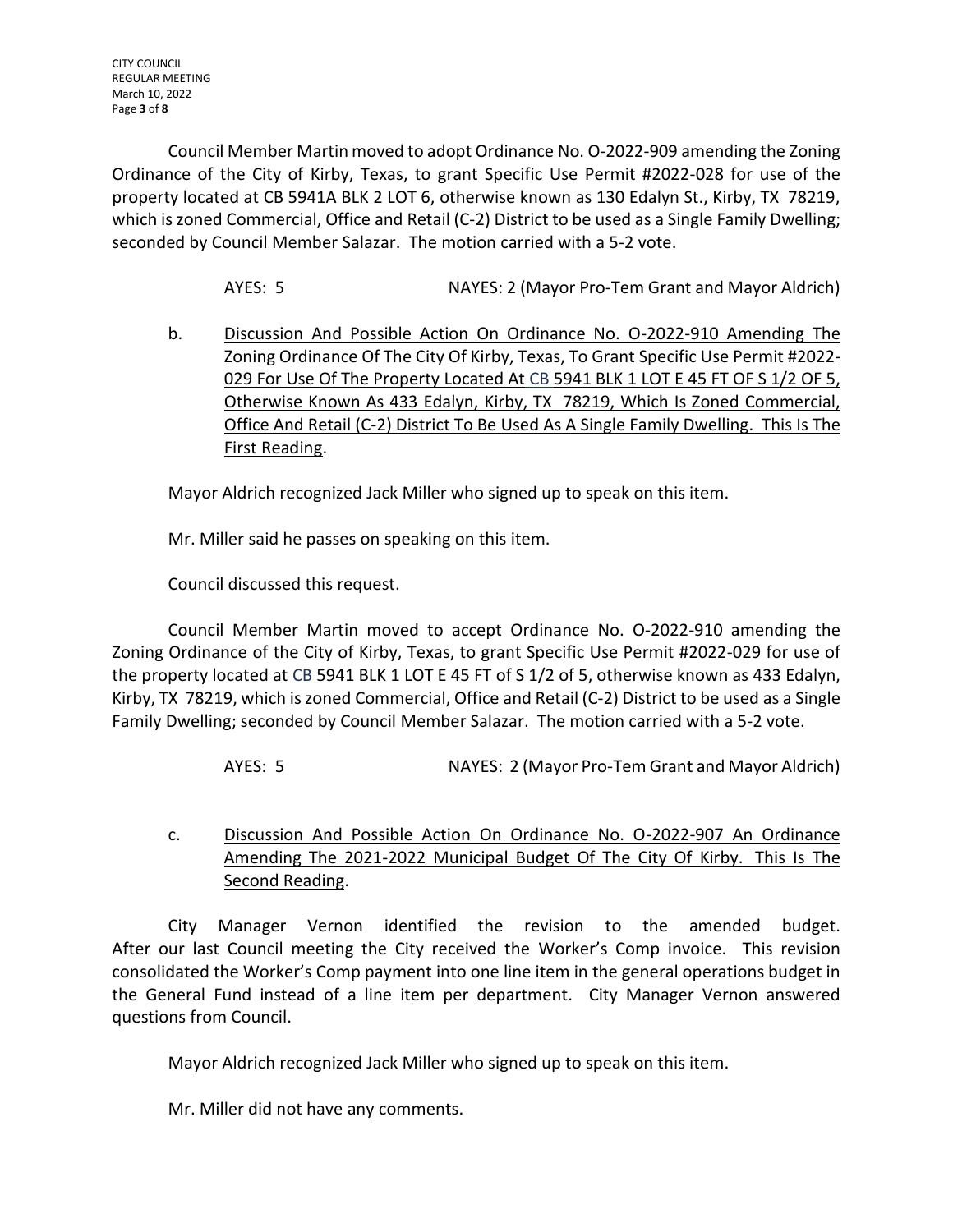Council Member Street moved to approve Ordinance No. O-2022-907 an Ordinance amending the 2021-2022 Municipal Budget of the City of Kirby, seconded by Mayor Pro-Tem Grant. The motion carried with a 6-1 vote.

AYES: 6 NAYES: 1 (Council Member Street)

d. Discussion And Possible Action On Ordinance No. O-2022-908 An Ordinance Amending Ordinance No. O-2018-849 Regulating Signs In The City Of Kirby, Texas, And Superseding All Previous Ordinances Pertaining To Signs, And Providing Penalties For Violation Thereof. This Is The Second Reading.

City Manager Vernon stated that the candidates will be able to place their signs out ten days after the second publication of the Ordinance in the official newspaper.

Mayor Aldrich recognized Jack Miller who signed up to speak on this item.

Mr. Miller advised Council to confer with the city attorney that this ordinance is not more restrictive than state law.

Council Member Martin moved to approve Ordinance No. O-2022-908 an Ordinance amending Ordinance No. O-2018-849 regulating signs in the City of Kirby, Texas, and superseding all previous ordinances pertaining to signs, and providing penalties for violation thereof; seconded by Mayor Pro-Tem Grant. The motion carried with a 7-0 vote.

AYES: 7 NAYES: 0

e. Discussion And Direction On Revisions To Ordinance No. O-2019-865 An Ordinance Of The City Of Kirby, Texas Repealing Existing Chapter 91 Of The Code Of Ordinances And Adopting A New Chapter 91 Entitled "Animals" To Set Out Provisions As To Animals, Including An Animal Shelter, Animal Control Officers, Microchipping, Animal Bites And Animal Care, Spaying And Neutering, Rabies Control, Adoption Of Animals, Fees, Enforcement, And Related Matters, And Setting A Fine Not To Exceed The Amounts Set Out In Section 10.99 Of The Code Of Ordinances For Each Violation.

Chief Cardona identified the recommendations to O-2019-865 and answered questions.

City Manager Vernon asked if Council is comfortable with the changes, if so, Staff will bring this back on the next agenda.

f. Discussion And Possible Action On Ordinance No. O-2022-911 An Ordinance Repealing Sections 30.01 – 30.10 Of The Code Of Ordinances Of The City Of Kirby Relating To The City Council And Its Rules Of Procedure And Rules For Citizen Participation At Meetings And Adopting New Sections 30.01 - 30.10 Of The Code Of Ordinances Of The City Of Kirby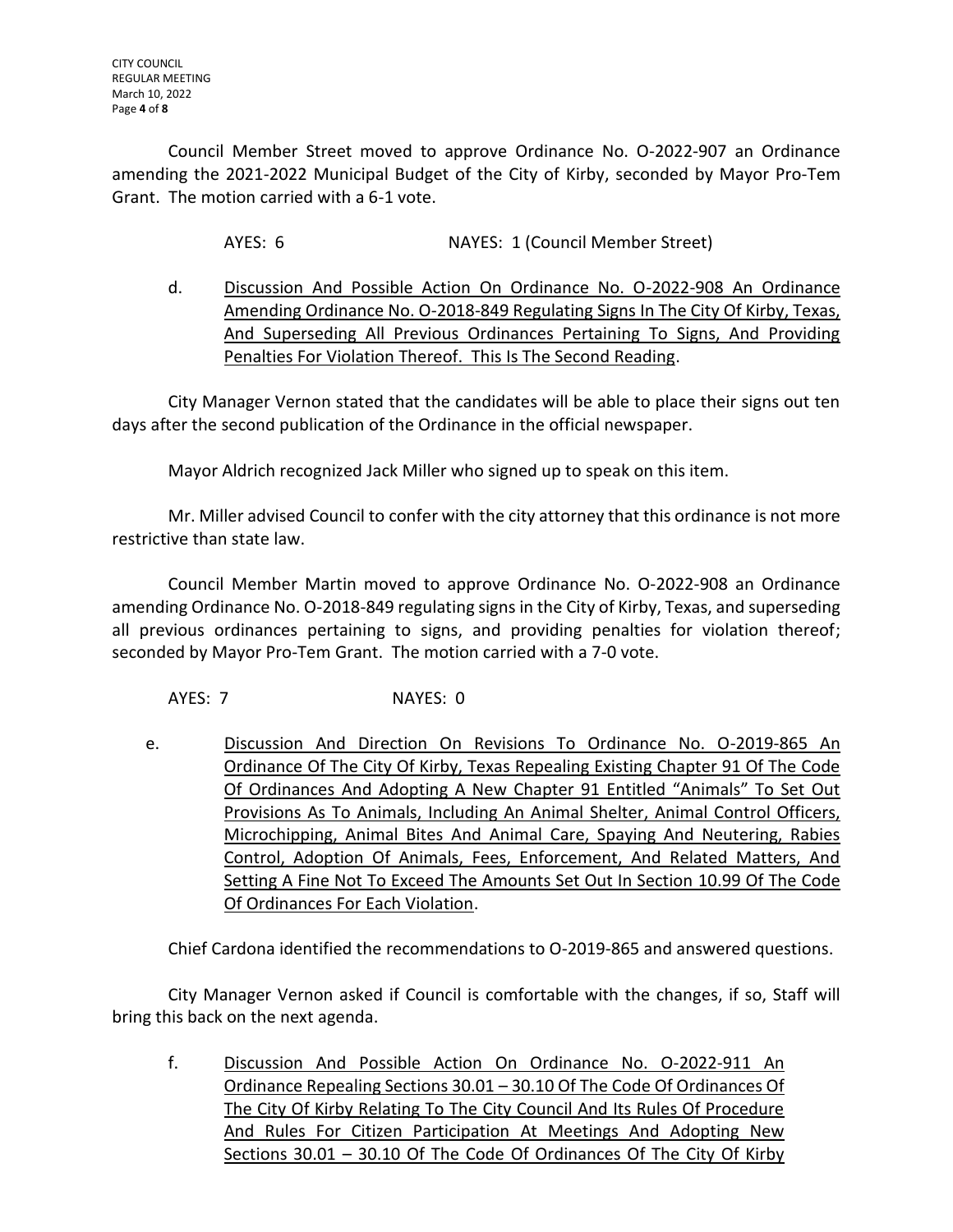Relating To The Rules Of Procedure For The City Council And Rules For Citizen Participation At City Council Meetings And Establishing An Effective Date. This Is The First Reading.

City Manager Vernon provided the history that led to the creation of this ordinance.

Council discussed the proposed changes.

Mayor Aldrich recognized Jack Miller who signed up to speak on this item.

Mr. Miller proceeded to speak about this item and Council's responsibility.

Mayor Pro-Tem Grant moved to postpone action on Ordinance No. O-2022-911 an Ordinance repealing Sections 30.01 – 30.10 of the Code of Ordinances of the City of Kirby relating to the City Council and its rules of procedure and rules for citizen participation at meetings and adopting new Sections 30.01 – 30.10 of the Code of Ordinances of the City of Kirby relating to the rules of procedure for the city council and rules for citizen participation at City Council meetings and establishing an effective date; seconded by Council Member Grider. The motion carried with a 7-0 vote.

AYES: 7 NAYES: 0

g. Discussion And Possible Action On Resolution No. R-2022-744 A Resolution Of The City Council Of The City Of Kirby, Texas, Confirming City Participation In Global Opioid Settlements Including Those Involving Distributors, Janssen/J&J, Endo, Teva, And Any Other Parties With Which The Office Of The Attorney General Of Texas Reaches Settlements, And Authorizing The City Manager To Execute All Necessary Documents In Connection With Any Opioid Settlements On Behalf Of The City Of Kirby, Texas

Mayor Pro-Tem Grant moved to accept Resolution No. R-2022-744 a Resolution of the City Council of the City of Kirby, Texas, confirming city participation in global opioid settlements including those involving distributors, Janssen/J&J, Endo, Teva, and any other parties with which the Office of the Attorney General of Texas reaches settlements, and authorizing the city manager to execute all necessary documents in connection with any opioid settlements on behalf of the City Of Kirby, Texas; seconded by Council Member Apodaca. The motion carried with a7-0 vote.

AYES: 7 NAYES: 0

h. Discussion And Possible Action On Alan Shepard Sewer Repairs And Street Reconstruction Project

City Manager Vernon explained the cost estimate of needed sewer repairs has been provided by Bain Medina Bain. They submitted two estimates: Open Cut (\$645,612.00) and Pipe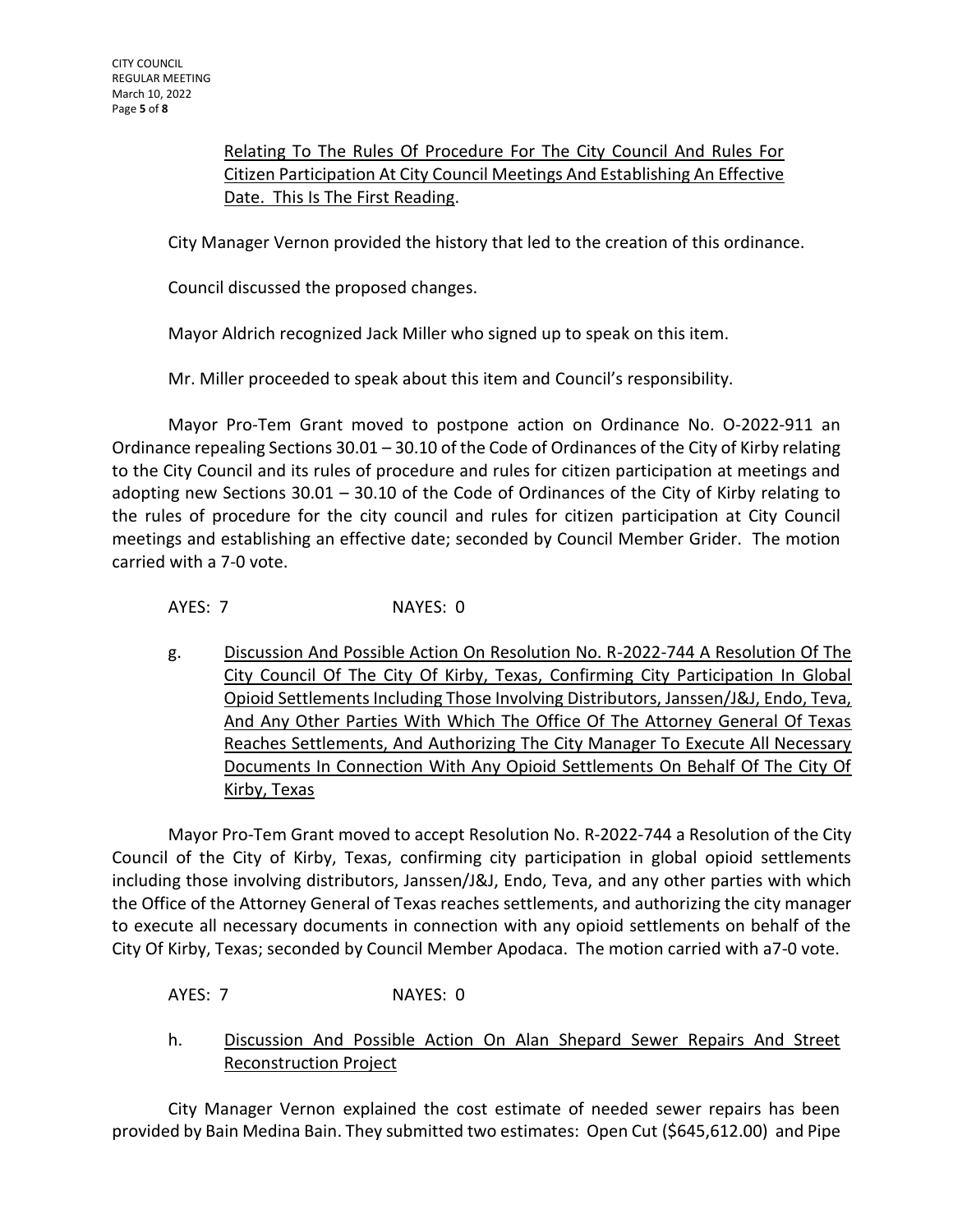Bursting (\$691,917.60). She asked Council to decide if they want the sewer repaired before the CDBG construction project.

Mr. Carl Bain, Bain Medina Bain Engineers, was present to answer questions.

Mayor Aldrich recognized Jack Miller who signed up to speak on this item.

Mr. Miller asked if could speak after the discussion.

After the discussion, Mayor Aldrich recognized Jack Miller and asked if he would like to speak.

Mr. Miller said he passes on speaking.

After Council discussion Council Member Salazar moved to accept the open cut cost estimate on Alan Shepard sewer repairs and street reconstruction project; seconded by Mayor Pro-Tem Grant. The motion carried with a 7-0 vote

AYES: 7 NAYES: 0

i Discussion And Possible Action On Ackerman Road Bond Phase II Engineering Proposal

Council discussed the proposed fees for the Ackerman Road Bond Phase II project.

Mr. Bain was present to answer questions.

Mayor Aldrich recognized Jack Miller who signed up to speak on this item.

Mr. Miller inquired about the purpose of the CAD onsite visits and how much is being charged to tax payers for these visits.

Mayor Pro-Tem Grant moved to accept the Ackerman Road Bond Phase II Engineering Proposal for professional services; seconded by Council Member Grider. The motion carried with a 7-0 vote.

AYES: 7 NAYES: 0

j. Discussion And Direction On Ordinance No. 0-2001-581 A Zoning Ordinance Repealing Ordinance No. O-97-524 And Ordinance No. O-98-540 Of The City Of Kirby, Texas, And Enacting And Adopting Zoning Provisions And A Zoning District Map Dividing The Area Within Th Corporate Limits Of The City Of Kirby Into Districts In Accordance With A Comprehensive Plan; Regulating The Location, Size, Height, And Use Of Buildings In Such Respective Districts; Fixing Setback Lines For Each Respective District; Providing For Planting And Screening; Establishing Certain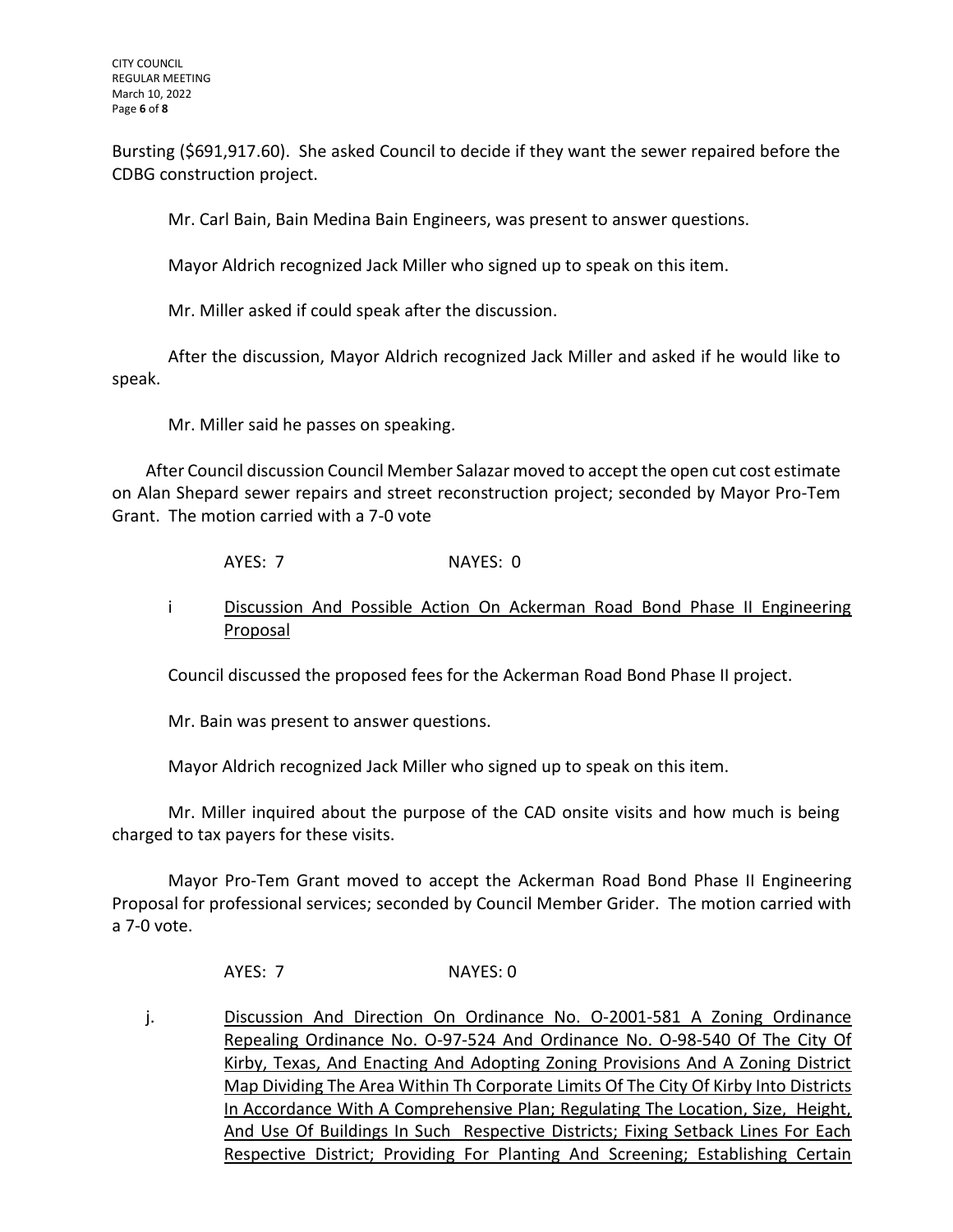## Controls For Sexually Oriented Businesses In Certain Areas; Providing For A Planning And Zoning Commission; Providing For Procedures For Amendment Of These Provisions; And Providing For Enforcement and Imposing Penalties.

City Manager Vernon informed Council they were provided the current zoning ordinance.

Council Member Martin requested this item be placed on an agenda to look at the commercial area around City Hall. This is the highly populated area we receive the most requests for specific use permits.

Clay McBee, Chairperson Planning and Zoning Commission, stated the Commission will discuss the zoning issues at their next meeting.

Council discussed hiring a consultant to help with mixed use decisions; not allowing mixed use; inquiries about properties along FM 78 and a map identifying Specific Use Permit deadlines.

Mayor Aldrich recognized Roger Romens and asked Council for a vote on whether or not to allow him to speak. Council Member Martin moved to allow Mr. Romens to speak; seconded by Council Member Street. The motion carried with a 7-0 vote.

Mr. Romens spoke about the Comprehensive Plan and goals identified in the Plan. He suggested a workshop with the Planning and Zoning Commission and City Council.

## **9. City Manager Announcements**

## a. Announcements On City Events And Items Of Community Interest.

City Manager Vernon – She announced the Park Clean Up on March 12 at Hugo Lentz, 8:30 A.M. – noon. Lunch will be provided. Accepting candy donations and volunteers needed for Easter Egg Hunt.

## **10. Request And Announcements**

# a. Requests By Mayor And Council Members For Items To Be Placed On Future City Council Agendas And Announcements On City Events/Community Interest

Council Member Street – She will be at the Park Clean Up at 8:30 A.M. She reminded volunteers to bring their own equipment. Lunch will be provided.

Council Member Grider – She said Beautification and Recycle is having the Fiesta Decorating Contest. Entry forms are available at City Hall. The deadline to submit your entry is 5:00 P.M. on March 28, 2022. Donations of gift cards are welcomed. She was approached about crime concerns and she asked that the next Council Forum have a discussion about these